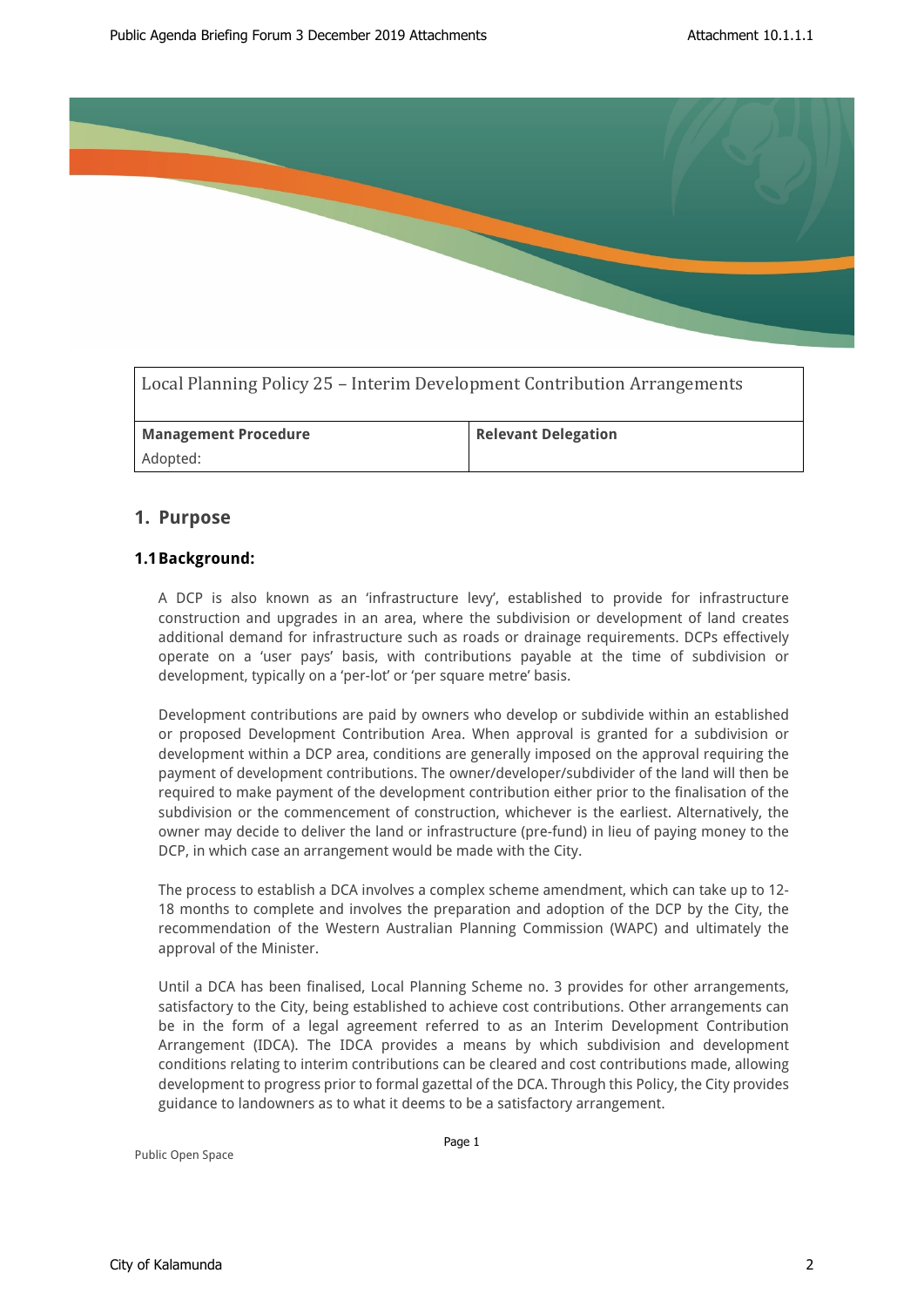

It is necessary for the City to establish a formal position with regard to IDCA's to ensure that Council can carry out its role as administrator of the DCA in a fair, reasonable, consistent and transparent manner that minimises the financial risk to Council and the broader community.

This Policy has been prepared to provide a concise and documented procedure for the establishment of Interim Development Contribution Arrangements (IDCA) within the City of Kalamunda.

# **1.2Application of the Policy:**

This Policy applies to all development located within a proposed or established Development Contribution Area (DCA) in the City of Kalamunda.

# **1.3Statutory Authority / Legal Status:**

This Policy has been prepared under and in accordance with Schedule 2 of the Planning and Development (Local Planning Scheme) Regulations 2015 (the Regulations).

### *1.3.1 Relationship to Local Planning Scheme No.3*

This Policy is a local planning policy prepared and to be read with regard to the general provisions and objectives of 2 of Local Planning Scheme No.3 (the Scheme). The Policy augments and is to be read in conjunction with the provisions of the Scheme relating to DCAs.

### *1.3.2 Relationship to other state planning/ development control policies*

This Policy has due regard and should be read in conjunction with State Planning Policies, of particular relevance to this Policy is State Planning Policy 3.6 – Development Contributions for Infrastructure.

### *1.3.3 Relationship to other local planning policies*

This Policy must be read in conjunction with other applicable City of Kalamunda Local Planning Policies; of particular relevance to this Policy is Local Planning Policy 24 – Development Contribution Areas.

# **2. Policy Statement:**

# **2.1 Policy Objectives**

The objectives of this Policy are to:

- a) To clearly outline the City of Kalamunda's (the City) expectation in regards to satisfactory arrangements being established for contributions prior to formal gazettal of a Development Contribution Area (DCA).
- b) To identify the City's position with regard to interim development contribution arrangements prior to the formal gazettal of a DCA.
- c) To identify the City's position with regard to the provision of infrastructure and land prior to the finalisation of a DCA and the potential for development contributions offsets accordingly.
- d) To ensure that developers acknowledge the risks of entering into interim development contribution arrangements prior to finalisation of a DCA.

### **2.2 Specific Policy Requirements for Interim Development Contribution Arrangements**

Page 2

Public Open Space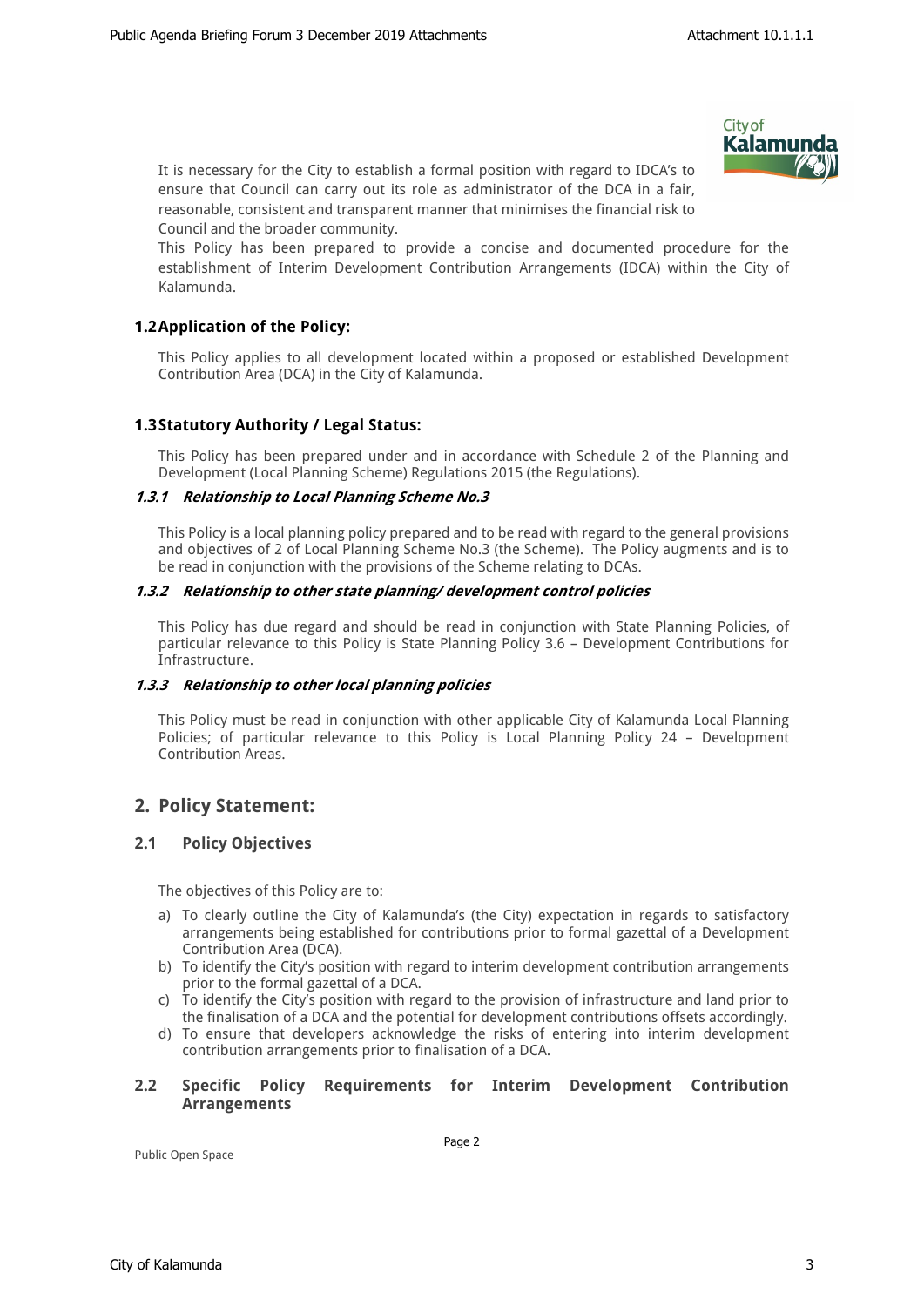### *2.2.1 Subdivision and Development Approvals*



- 2.2.1.1 In considering subdivision applications for land within a draft DCA, where recommencing approval of a subdivision application to the Western Australian Planning Commission (WAPC), the City will generally recommend a condition of approval requiring satisfactory arrangements being entered into with the City for the provision of an IDCA. The City will also generally recommend to the WAPC an advice note be included on the approval stating that the IDCA will be made pursuant to the provisions of the City of Kalamunda Local Planning Scheme No. 3 (the Scheme) and those of this Policy.
- 2.2.1.2 In considering development applications for land within a draft DCA, in approving an application, the City will generally impose a condition of approval requiring satisfactory arrangements being entered into with the City for the provision of an IDCA. The City will also generally provide an advice note with the approval, stating that the IDCA will be made pursuant to the provisions of the Scheme and those of this Policy.

### **2.3 Information Required to Seek Clearance of Conditions**

- *2.3.1 In applying for City clearance of conditions of subdivision and/or development a landowner and/or applicant is required to:*
	- Engage the City's legal representatives, or another appropriate legal representative, to prepare the requisite legal documentation; and
	- Seek the City's endorsement of the requisite legal documentation.
- *2.3.2 The legal documentation will generally consist of a legal agreement between the landowner and the City.*

### **2.4 Required Content of Legal Agreement**

- *2.4.1 To comply with a condition requiring an IDCA, the City will require the legal agreement to address the following matters:* 
	- The payment of an interim development contribution amount to Council based on the latest available estimate cost contribution rate.
	- The provision of security in addition to cost contributions to the value of not less than 50 percent of the estimate cost contribution rate, netting all stages of subdivision or development. The security will generally be in the form of a cash payment, bank guarantee or charge and caveat over a portion of land equal to or greater than the value of required security.

### **2.5 Estimated Cost Contribution**

*2.5.1 The latest available estimated cost contribution rate will be the latest rate adopted by Council for the purposes of calculating interim development contributions.* 

#### *2.5.2 The City may take into consideration situations where developers have provided infrastructure and/or land, proposed to be included within the DCA, as part of their development as off-sets against the estimated contribution rate.*

2.5.2.1 Only cost items that have been constructed or provided for within the specified stage of subdivision and/or development will be acknowledged as an off-set against contribution rates. Future off-sets that have not been constructed or provided for within the specified stage or previous stages will not be acknowledged as an off-set. However, should a cost item acknowledged as an off-set against estimated contribution rates exceeded the liability of the specified stage, the over provision may be used in subsequent stages as an off-set against estimated contribution rates.

Public Open Space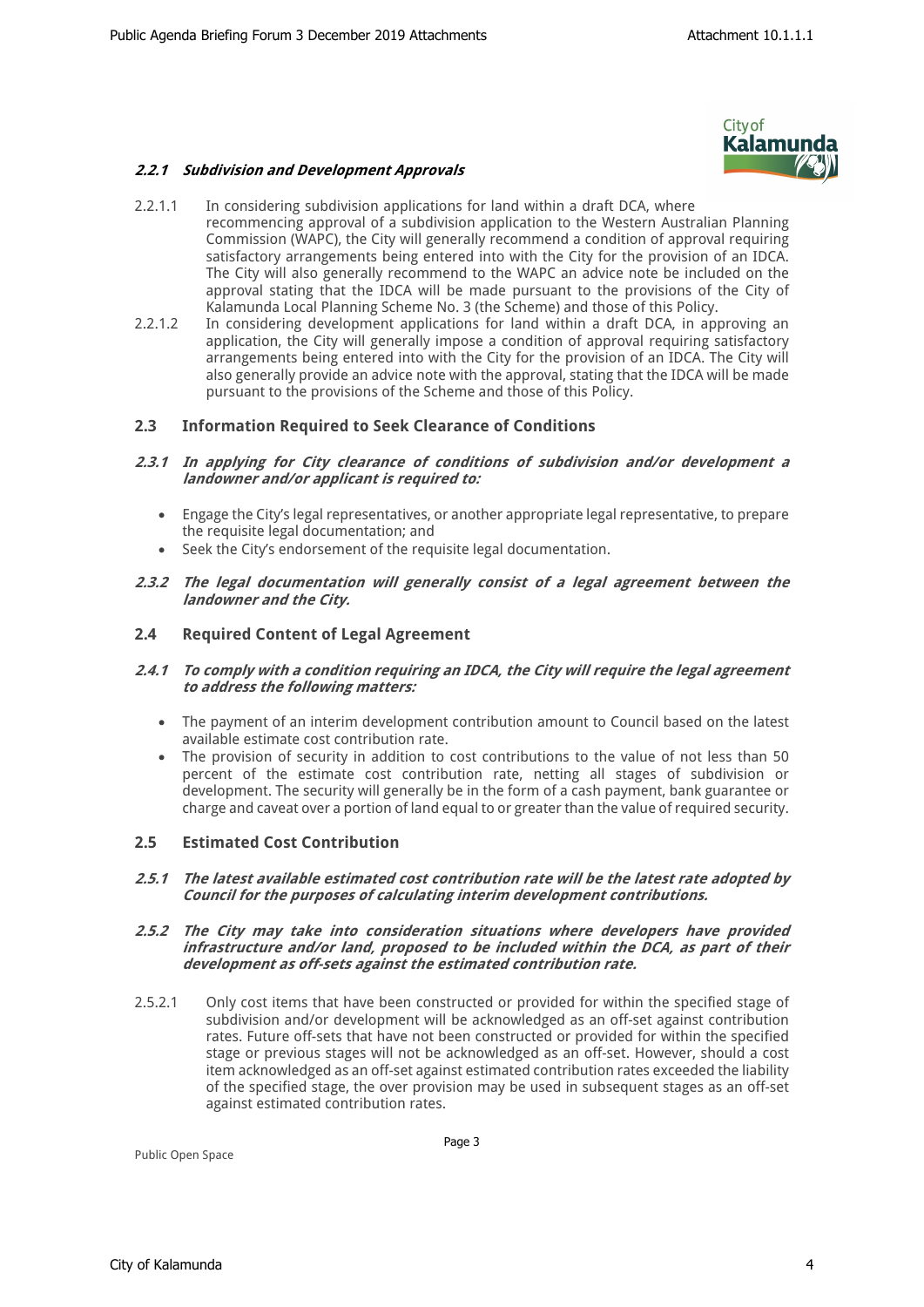

#### *2.5.3 In determining the value of any off-sets, the City may have regard to the latest infrastructure/land rates adopted by Council, as per Provision 4.4.1 or may determine rates derived from a combination of rates adopted by Council and supplied by the subdivider.*

2.5.3.1 Developers are to acknowledge that off-sets are based on infrastructure and land envisaged to be included within the finalised DCA. The inclusion or exclusion of infrastructure, land and other cost items cannot be guaranteed by the City as final approval for a DCA is subject to the relevant statutory process. In this regard, the value of infrastructure and land provided as an off-set against an IDCA payment may need to be paid upon finalisation of the DCA should the infrastructure or item not be subsequently included within the finalised DCA.

# **2.6 Payment Cost Contribution**

#### *2.6.1 The landowner, with the agreement of the City, is to pay the landowner's cost contribution by:*

- Cheque or cash;
- Transferring to the City land in satisfaction of the estimated cost contribution as per provision 4.4;
- The provision of physical infrastructure;
- Some other method acceptable to the local government; or
- Any combination of the abovementioned methods.

### **2.7 Legal Costs**

*2.7.1 All direct and indirect costs associated with the preparation and finalisation of the requisite legal documentation for an IDCA is to be borne by the landowner of land to which the IDCA applies.*

### **2.8 Receipting**

*2.8.1 Developers shall at all times maintain proper and itemised records of all relevant expenditure, including receipts and invoices for all relevant off-sets. Copies of all itemised records and expenditure shall be provided to the City upon request.* 

Public Open Space